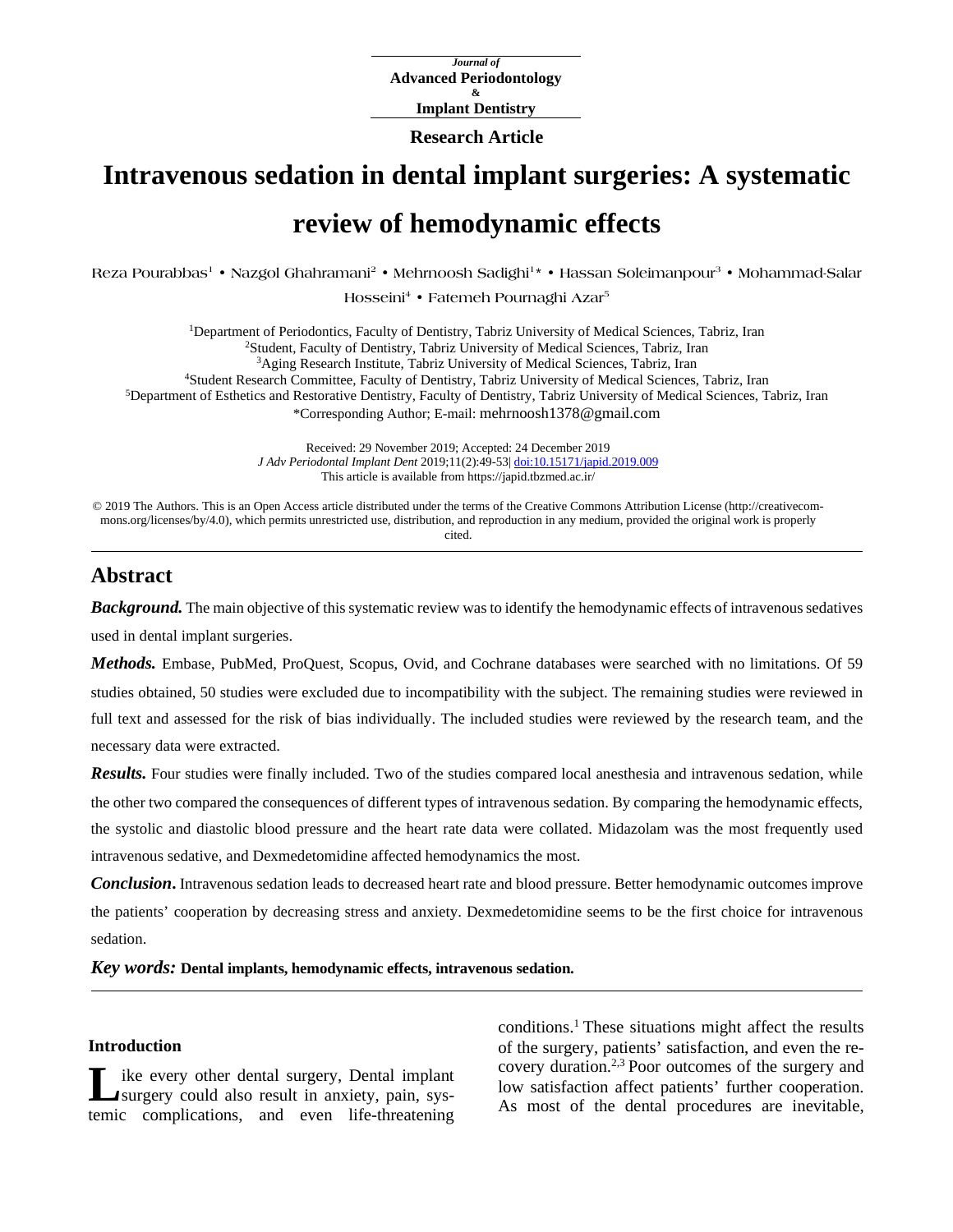numerous supportive solutions – like different sedation methods – have been developed over time.

Based on the type, duration, and workload of the procedure, a variety of sedation methods are available, ranging from the inhalers (commonly known as the laughing gas) to intravenous (IV) sedatives. 4,5 Although most of the straightforward procedures take place with the administration of local anesthetics, stronger anesthetics with broader effects are needed to reduce pain and increase the duration of sedation in lengthy dental procedures. <sup>6</sup> Intravenous sedation is an appropriate and efficient method, which is useful in decreasing pain and anxiety in dental implant surgeries. 7,8 A variety of intravenous sedation methods are available, and different methods might result in different outcomes. The proper intravenous sedative is usually picked according to the procedure and based on the expertise. 9Even though many differences have been observed between these IV sedation methods previously, when these methods are compared, no decisive standpoint is available. This lack of information makes the drug choice more difficult, as most of the consequences of a wrong choice – like cardiovascular complications  $-$  could be life-threatening.<sup>10</sup>

Therefore, the current study was conducted to fill the gap by reviewing the characteristics of previously studied intravenous sedation methods and their effects on hemodynamics.

# **Methods**

# *Study Design*

A comprehensive systematic literature review of research databases was conducted through the Embase, PubMed, ProQuest, Scopus, Ovid, and Cochrane from 1990 up to August 2019. The search strategy included a combination of Mesh and free keywords. Also, for more precise results, a manual search was performed among the references of the collected articles. For the study selection, the PICO (Population, Intervention [or exposure], Comparison, and Outcome) framework was used to clarify the search.

Population: Patients with implant surgeries  $(≥18)$ years of age, healthy patients participating in an RCT) who were in the American Society of Anesthesiologists' (ASA) group I or II

Intervention: IVCS

Comparison: LA

Outcome: Hemodynamic effects

The search, selection, and assessment processes were performed in four steps, conforming to the PRISMA flow diagram shown in Figure 1. The steps were (i) systematic literature search, (ii) removal of duplicates, (iii) identification of potentially relevant articles based on the title and abstract, and (iv) fulltext screening. The first and second authors, assisted by a librarian, performed the search string for the electronic search. For more precise results, a manual



**Figure 1. PRISMA flow-diagram of the study.**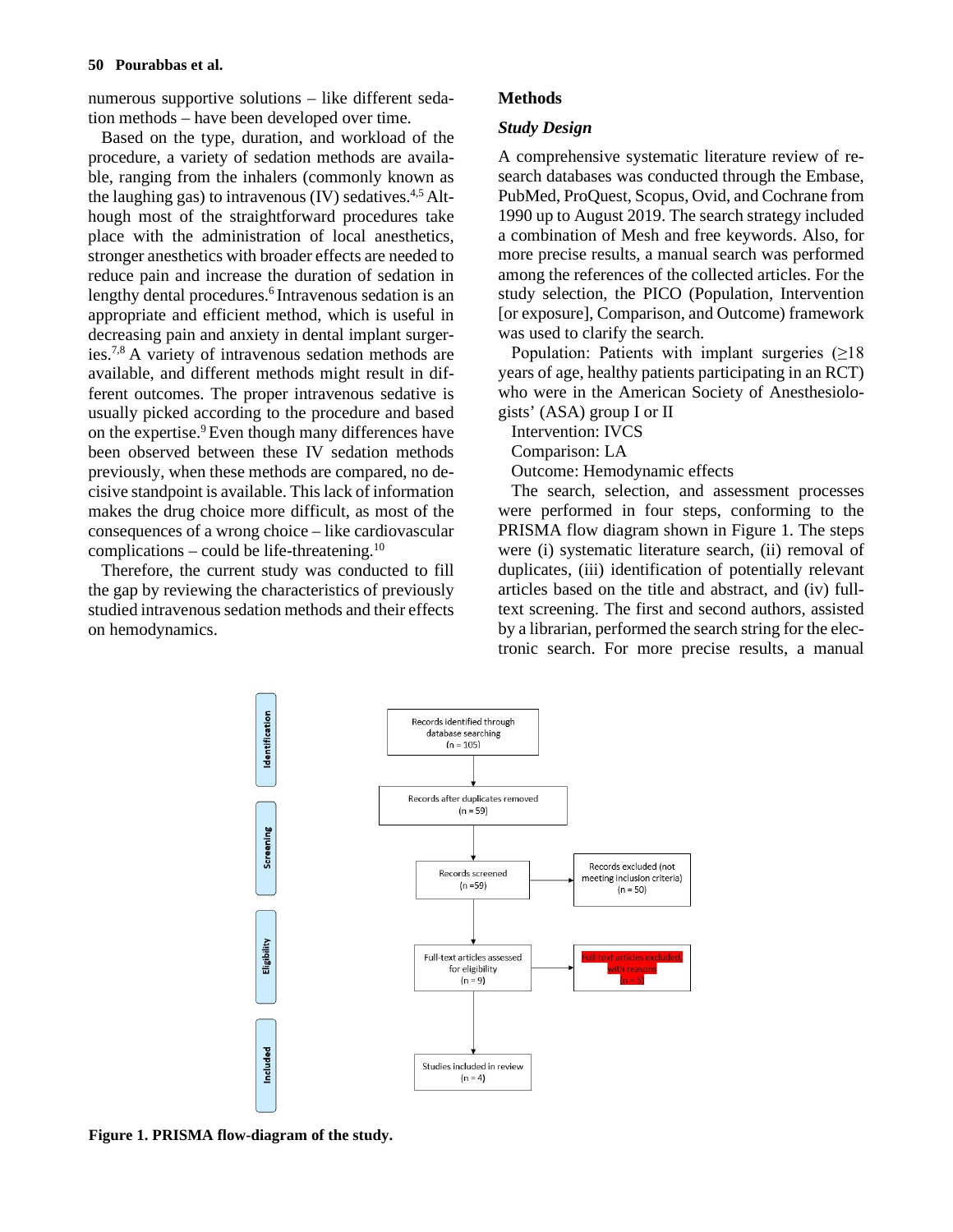search was performed in the references of the collected articles. Also, the research team contacted the study authors to obtain additional information if necessary. The first author screened titles and abstracts, and the first and second authors read the full texts of the remaining articles separately for inclusion or exclusion in the review. The selected articles were appraised based on Cochrane's tool for assessing the risk of bias in randomized trials. <sup>11</sup> The articles were appraised by two members of the research team, and the points of disagreement were referred to a third arbitrator. The risk of bias was evaluated by Cochrane risk of bias checklist by RP and MS. In case of disagreement, the assessors reached an agreement by discussing the differences. The included studies were reviewed, and the necessary data were extracted by two reviewers independently using the standardized data extraction tool. The results were reported as mean  $\pm$ SD. The study design is summarized in Figure 1. The inclusion criteria for the studies were as follows:

Randomized control trials (RCT) with patients who had dental implant surgeries  $(\geq 18)$  years of age, healthy patients) and were in the American Society of Anesthesiologists' (ASA) group I or II, with the intervention group of IVCS being included. RCTs published in languages other than English were excluded. Duplicate data, low-quality RCTs, gray literature, and letters to editors were excluded from this systematic review. Quality assessment and risk of bias for each RCT were assessed according to the JBI checklist.

# **Results**

#### **Table 1. Data extraction of the included studies**

#### **Intravenous Sedation in Dental Implant Surgeries 51**

The search results are summarized in Figure 1, according to the PRISMA method. <sup>12</sup> Of 59 collected articles, 50 were excluded due to a lack of conformity with the subject. After reviewing the full texts of the remaining nine articles, four studies were selected. Overall, the eligible studies included 412 patients, consisting of 224 females (54.4%) and 188 males (45.6%). Midazolam was used in all the studies as the main or primary IV sedative. Two of the studies examined the effectiveness of IV sedation in comparison to the local anesthesia, $13,14$  while the other two studies aimed to determine the effects of different IV sedatives. 15,16 Systolic and diastolic blood pressure (BP) and heart rate (HR) are reported in Table 1, along with the general characteristics of each study. For studies reporting blood pressure in different phases, the sedation phase was considered in comparisons.

### **Discussion**

In the present study, the hemodynamic effects of intravenous sedation in oral surgeries were reviewed. The results demonstrated that IV sedation methods could lead to significantly lower blood pressure and heart rate. Among the four included studies, Midazolam, Dexmedetomidine, and Propofol were the main points of interest. Two studies compared the local anesthesia versus the combination of the local anesthesia with IV methods.<sup>13,14</sup> The other two studies aimed to compare the effects of the most common IV methods. 15,16 Midazolam and local anesthesia were a part of the sedation choice in all the included studies, and

| #REF!                              | vear | <b>Total</b><br>sample<br>size | group                                                                  |                             | sample<br>size |                     | <b>Sex</b>  |            | Heart rate (bpm) |                  | <b>Systolic blood pressure</b><br>(mmHg) |                   | Diastolic blood pressure<br>(mmHg) |                  |
|------------------------------------|------|--------------------------------|------------------------------------------------------------------------|-----------------------------|----------------|---------------------|-------------|------------|------------------|------------------|------------------------------------------|-------------------|------------------------------------|------------------|
| Fan, T.<br>W., et al<br>(2012)     | 2012 | 60                             | a:dex-<br>me-<br>detomi-<br>dine                                       | b:mid-<br>azolam            | a:30           | b:3<br>$\mathbf{0}$ | a:female:11 | b:female:7 | a:max:80<br>(11) | b:max:85<br>(14) | a:max:126<br>(12)                        | b:max:129<br>(14) | a:max:79 (9)                       | a:max:81<br>(11) |
|                                    |      |                                | $4$ g/ml                                                               | 0.2<br>mg/ml                |                |                     | male:19     | male:23    | min:59m<br>(10)  | min:67<br>(13)   | min:99(10)                               | min:104(12)       | min:54(7)                          | min:60(9)        |
| <b>Taguchi</b><br>et al<br>(2011). | 2011 | 255                            | a: Mid-<br>azolam<br>$+$<br>propofo<br>$1+$ Lo-<br>cal An-<br>esthesia | b: Local<br>Anes-<br>thesia | a:123          | b:1<br>32           | Female: 140 | male:115   | a:mean:80        | b:mean:92        | a:mean:122                               | b:Mean:16<br>3    | a:mean:79                          | b:mean:106       |
| Win, N.                            | 2005 | 30                             | a:Propo                                                                | b:mid-                      | a:15           | b:1<br>5            | a:female:10 | b:female:9 | a:mean:73        | b:82             | a:104                                    | b:112             | a:63                               | b:67             |
| N., et al<br>(2005)                |      |                                | fol 1<br>g/mL                                                          | azolam<br>$0.5$ mg          |                |                     | male:5      | male:6     | SD:5             | $\tau$           | 10                                       | 14                | 8                                  | 9                |
| <b>Juodzbaly</b><br>s, G., et al.  | 2005 | 87                             | a:mid-<br>azolam<br>0.1<br>mg/kg                                       | b:arti-<br>caine<br>4%      | a:67           | b:2<br>$\mathbf{0}$ | a:female:37 | b:female:9 | a:mean:80        | b:92             | a:122                                    | b:163             | a:79                               | b:106            |
|                                    |      |                                | $60$ mg<br>of ke-<br>torolac                                           | and epi-<br>neph-<br>rine   |                |                     | male:30     | male:11    |                  |                  |                                          |                   |                                    |                  |

\*Data are represented as Mean (SD)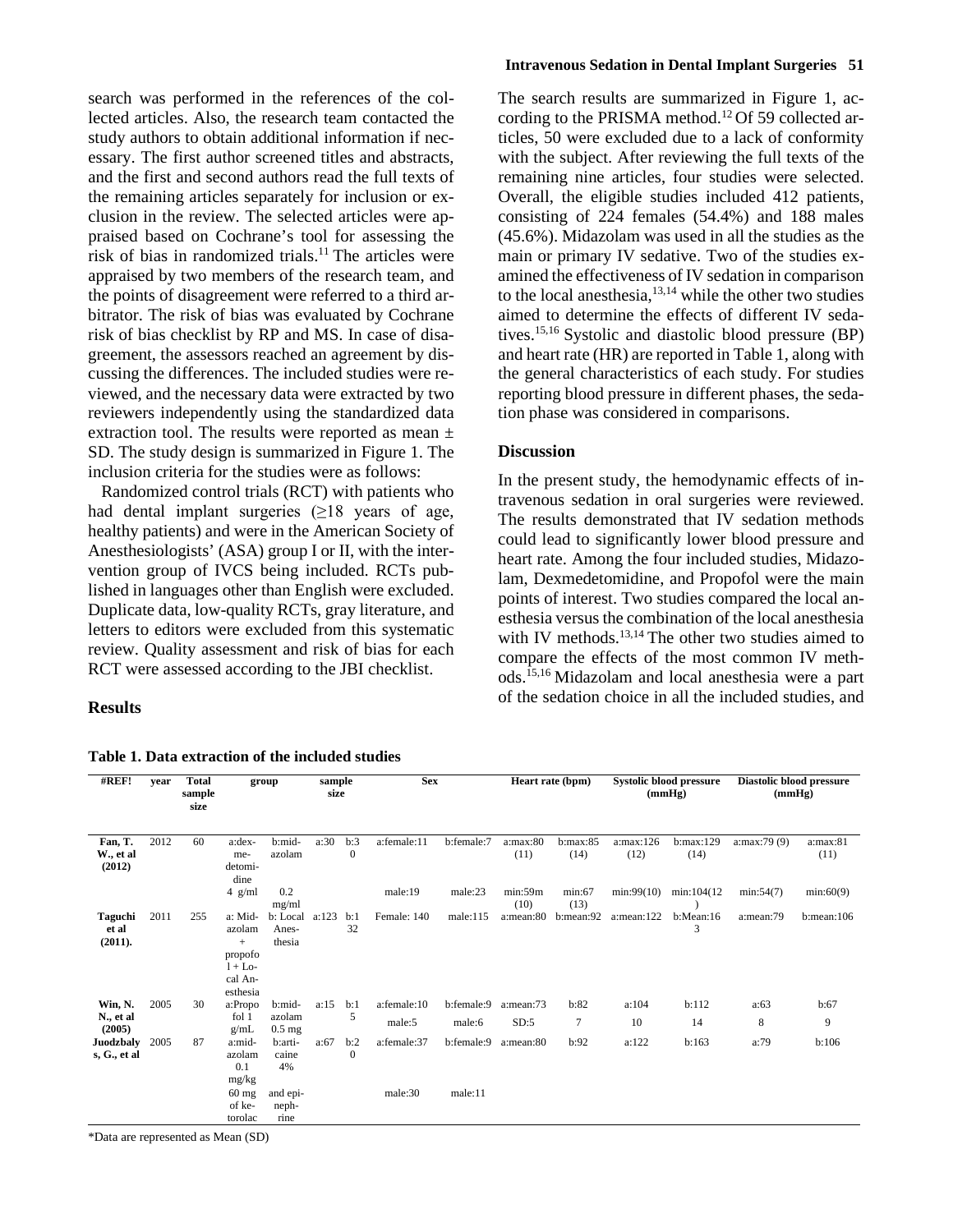# **52 Pourabbas et al.**

local anesthesia was applied, using either lidocaine or articaine.

# *Intravenous Sedation vs. Local Anesthesia*

The most critical role of sedation in oral surgeries is to reduce the patients' pain and anxiety. 8,17This could result in two important outcomes: better cooperation from patients and higher patients' satisfaction. <sup>16</sup> Two studies showed that IV sedation methods had better hemodynamic effects in comparison with the simple local anesthesia, and the heart rate decreased by 12 bpm  $(P<0.05)$ . As the heart rate is a direct manifestation of patients' fear and anxiety, the significant decrease in heart rate could be interpreted as a sign of stress reduction. <sup>18</sup> On the other hand, in comparison with the local anesthesia, the decrease in both systolic and diastolic blood pressure is evident in patients receiving IV sedatives. The discussed effects of IV sedation on hemodynamics have been studied previously. Many studies have demonstrated the fact that oral surgery under IV sedation with local anesthesia results in much less stress and significantly more stable hemodynamics, rather than both general and local anesthesia. 10,19,20 Also, studies conducted on the effects of different sedatives in surgeries of other body parts show the same results, as the hemodynamic variables are close to the baseline. 21-23

The underlying mechanisms for these effects are described as decreased epinephrine and norepinephrine levels of plasma (high-affinity binding to α2-adrenoceptors), resulting in decreased sympathetic outflow. 24,25 Therefore, hypotension and decreased heart rate are observed. Effects on the parasympathetic nervous system are another suggested mechanism, mostly considered for Propofol. 15,26

# *Which Intravenous Sedative Is Preferable?*

Different types of intravenous sedatives have different outcomes. A study by Fan et al<sup>16</sup> showed that in comparison with Midazolam, Dexmedetomidine injection resulted in a significantly lower heart rate and blood pressure. In addition, a study by Win et  $al<sup>15</sup>$ demonstrated that under intravenous injection of Propofol, the patients had more stable hemodynamics. Several previous studies have also discussed and compared the effectiveness of different intravenous sedatives, showing a broad spectrum of efficacy.<sup>27-30</sup> According to the results on the hemodynamic properties, Dexmedetomidine is the most effective choice, being more effective than Propofol and Midazolam. Midazolam is known to be less effective in hemodynamics. Some studies have even shown no significant changes in heart rate and blood pressure regarding the administration of Midazolam. 31

# *Other Systemic Effects of Intravenous Sedation*

In addition to improved hemodynamics, reduced bleeding, better safety profile, decreased retrograde amnesia, improved patient cooperation, stable respiratory conditions, and higher patients' satisfaction are other known advantages of IV sedation. 5,32,33 Apart from the benefits of IV sedatives, there are very few disadvantages known, only including a longer duration of surgery and discomfort on injection. Also, bradycardia is a discussed adverse effect of IV sedatives, mainly Dexmedetomidine. <sup>24</sup> Further studies are needed to discover more evidence on the safety, efficacy, and underlying mechanisms involved in the different outcomes of various intravenous sedatives.

# **Conclusion**

Intravenous sedation seems to be more heart-friendly by considering better hemodynamic outcomes. Decreased heart rate and blood pressure also result in less stress and better patient cooperation. Considering the intravenous sedatives, Dexmedetomidine, Propofol, and Midazolam had better outcomes, respectively.

# **Acknowledgments**

This study was supported by a grant from the Dental and Periodontal Research Center of Tabriz University of Medical Sciences. The authors express their gratitude to Dr. Morteza Ghojazadeh for his great contribution in this study.

# **Authors' Contributions**

The study was planned by RP and NG. Data collection was carried out by NG and MS; statistical analyses and interpretation of data were carried out by FPA and RP. The manuscript was prepared by MSH and HS and revised by MS. All the authors have read and approved the final manuscript for submission.

# **Funding**

This study was supported by the Dental and Periodontal Research Center, Faculty of Dentistry, Tabriz University of Medical Sciences.

# **Competing Interests**

The authors declare that they have no competing interests with regards to authorship and/or publication of this paper.

# **Ethics Approval**

The study protocol was approved by the Ethics Committee in Medical Research, Tabriz University of Medical Sciences under the code IR.TBZMED.VCR.REC.1397.447.